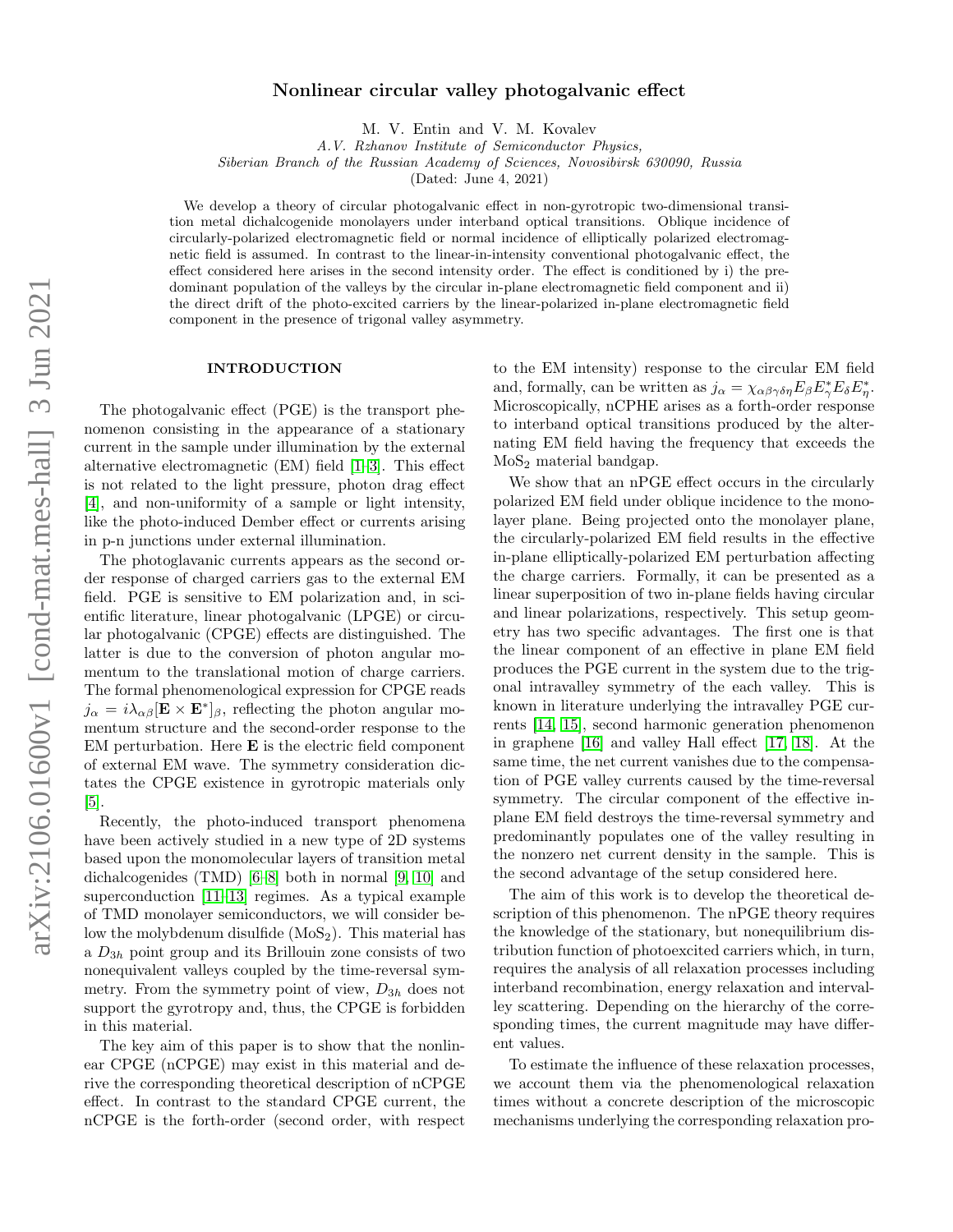

<span id="page-1-1"></span>FIG. 1. A sketch of the system. The circular EM field under oblique incidence produces the effective elliptically polarized in-plane electromagnetic field arbitrarily oriented, with respect to the valley and driving the valley population, and the in-plane carriers dynamics.



<span id="page-1-2"></span>FIG. 2. The relative positions of the light-polarization ellipse principal axis towards the crystallographic axis.

cesses. That allows one to examine the effect at different possible limiting situations.

The paper is organized as follows. In the next section we present the phenomenological description of the current from the symmetry point of view. The structure of the matrix elements describing interband optical transitions accounting for the trigonal warping of the electron dispersion in the valleys is discussed further. The next sections are devoted to the analysis of balance equations and nonequilibrium distribution functions of photoelectrons and derivation of the expression for the nPGE current density. In the final section, we discuss the results.

# SYMMETRY CONSIDERATION

Physically, as we pointed out in the Introduction, the nCPGE current occurs due to the linear component of the in-plane effective EM field. A single valley is characterized by the  $C_3$  symmetry. In this case, the intravalley in-plane current density is described by a relation  $j_i =$ 

 $\lambda_{ijk} E_i E_j^*$  with  $-\lambda_{xxx} = \lambda_{xyy} = \lambda_{yxy} = \lambda_{yyx} = \lambda$ . As a result, the linear PGE current is  $j_x = \lambda (|E_x|^2 - |E_y|^2)$ and  $j_y = -\lambda \left( E_x E_y^* + E_x^* E_y \right)$ , and it is characterized by a single nonzero constant coefficient  $\lambda$ , which is expressed via the equilibrium carriers density in the valley. In the case we consider here, the carriers density is prepared due to the selective valley photoexcitation caused by the circular component of the in-plane EM field. Thus, the photoexcited carriers density should be proportional to the z-component of EM angular momentum,  $\propto [\mathbf{E} \times \mathbf{E}^*]_z$ , where the z-axis is directed along the monolayer plane normal. Further, we introduce the effective in-plane EM perturbation via vector potential  $\mathbf{A} = -i\mathbf{E}/\omega$ . Thus, the net nCPGE current in the sample may be phenomenologically written via the vector potential components as

<span id="page-1-0"></span>
$$
j_x = i\chi[\mathbf{A} \times \mathbf{A}^*]_z \left( |A_x|^2 - |A_y|^2 \right),
$$
  
\n
$$
j_y = -i\chi[\mathbf{A} \times \mathbf{A}^*]_z \left( A_x A_y^* + A_x^* A_y \right).
$$
\n(1)

The expressions of Eq.[\(1\)](#page-1-0) give the phenomenological description of nPGE effect and are also characterized by the single real parameter  $\chi$ .

Now consider the most important particular cases when the predicted effect can be observed. The first case is the oblique incidence of the circularly polarized EM field as shown in Fig[.1.](#page-1-1)

Oblique incidence of circular field. If the EM field has the incident components  $A_0(1, i\sigma)$ , then, in the in-plane valley crystallographic coordinate system, Fig[.2,](#page-1-2) it reads

<span id="page-1-3"></span>
$$
A_x = A_0(\cos \alpha \cos \theta - i\sigma \sin \theta),
$$
  
\n
$$
A_y = A_0(\cos \alpha \sin \theta - i\sigma \cos \theta).
$$
\n(2)

In this case, the current density components have the following structure

$$
j_x = \chi A_0^4 \sigma \cos \alpha (\cos^2 \alpha - 1) \cos 2\theta,
$$
  
\n
$$
j_y = -\chi A_0^4 \sigma \cos \alpha (\cos^2 \alpha - 1) \sin 2\theta.
$$
 (3)

Vertical incidence of elliptic field. If the EM field has the incident components  $(A_1, i\sigma A_2)$  with real amplitudes  $A_1, A_2$ , then, being transformed to the in-plane valley crystallographic coordinate system, it reads

<span id="page-1-4"></span>
$$
A_x = A_1 \cos \theta - i\sigma A_2 \sin \theta,
$$
  
\n
$$
A_y = A_1 \sin \theta - i\sigma A_2 \cos \theta.
$$
\n(4)

The corresponding current components are

$$
j_x = \chi \sigma A_1 A_2 (A_1^2 - A_2^2) \cos 2\theta,
$$
  
\n
$$
j_y = -\chi \sigma A_1 A_2 (A_1^2 - A_2^2) \sin 2\theta.
$$
\n(5)

In the further sections we derive the expression for  $\chi$ .

### MATRIX ELEMENTS OF INTERBAND TRANSITIONS

In the lowest electron momentum order, the dichalcogenide electron Hamiltonian does not feel the asymmetry.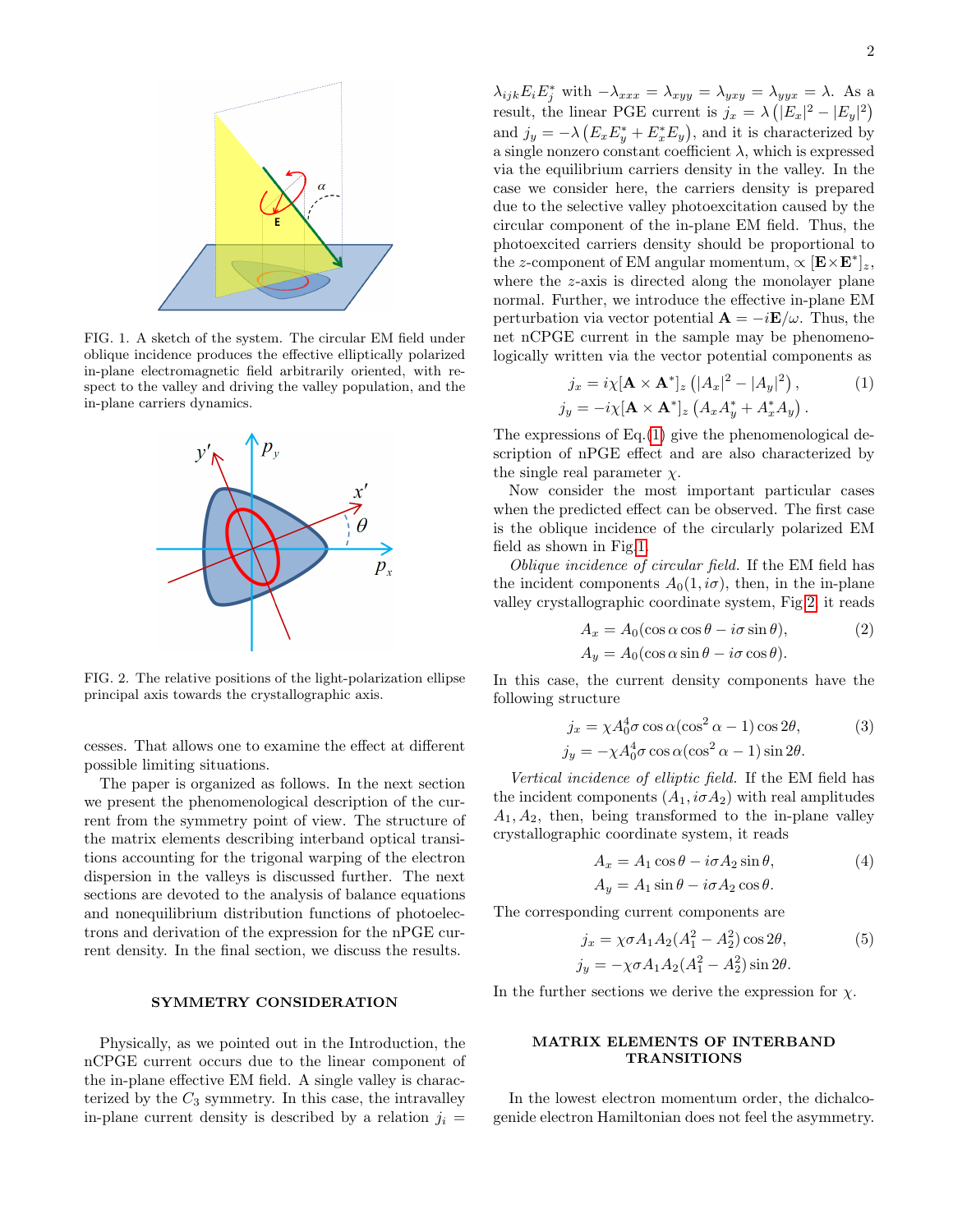To include the asymmetry, one should take into account the momentum third order terms in the Hamiltonian. Hence, we use the Hamiltonian describing the band structure of the  $MoS<sub>2</sub>$  material including the valley warping and EM interaction with electrons:

$$
H_0 = \begin{pmatrix} \frac{\Delta}{2} & h_{\mathbf{p}} \\ h_{\mathbf{p}}^* & -\frac{\Delta}{2} \end{pmatrix},
$$
(6)  

$$
V = \begin{pmatrix} 0 & -evA_{-} - 2e\mu p_{+}A_{+} \\ -evA_{+} - 2e\mu p_{-}A_{-} & 0 \end{pmatrix},
$$

where  $h_{\mathbf{p}} = vp_{-} + \mu p_{+}^{2}$ ,  $p_{\pm} = \eta p_{x} \pm ip_{y}$ ,  $\eta = \pm 1$  is the valley index,  $\mu$  is the warping constant and  $v$  is the band parameter having the velocity dimension. The interband optical transitions occur at the EM field described by the vector potential having in-plane components  $A =$  $(A_x, A_y)$  corresponding to the circular EM field, Eq.[\(2\)](#page-1-3), and elliptic EM field, Eq.[\(4\)](#page-1-4), respectively. We also use  $A_{\pm} = \eta A_x \pm i A_y$  for a short-hand notation.

The bare band Hamiltonian  $H_0$  has the eigenstates corresponding to valence and conduction bands

$$
\psi_c(\mathbf{r}) = \begin{pmatrix} \cos\left(\frac{\theta}{2}\right) & e^{i\mathbf{p}\mathbf{r}} \\ \sin\left(\frac{\theta}{2}\right) \frac{h_{\mathbf{p}}^*}{|h_{\mathbf{p}}|} \end{pmatrix} \frac{e^{i\mathbf{p}\mathbf{r}}}{\sqrt{S}}, \tag{7}
$$

$$
\psi_v(\mathbf{r}) = \begin{pmatrix} \sin\left(\frac{\theta}{2}\right) & e^{i\mathbf{p}\mathbf{r}} \\ -\cos\left(\frac{\theta}{2}\right) \frac{h_{\mathbf{p}}^*}{|h_{\mathbf{p}}|} \end{pmatrix} \frac{e^{i\mathbf{p}\mathbf{r}}}{\sqrt{S}},
$$

where  $\cos \theta = \Delta/2E_c$ ,  $\sin \theta = |h_{\mathbf{p}}|/E_c$  and S is the sample area. The electron energies in conduction and valence bands include the warping correction

$$
E_{c,v} = \pm \sqrt{\Delta^2/4 + |h_{\mathbf{p}}|^2} =
$$
\n
$$
\pm \sqrt{\Delta^2/4 + v^2 p^2 + 2v \eta \mu (p_x^3 - 3p_x p_y^2) + \mu^2 p^4}.
$$
\n(8)

In a vicinity of conduction band bottom and valence band top, the spectrum can be simplified as

$$
E_{c,v} \approx \pm \frac{\Delta}{2} \pm \epsilon_p \pm \eta W (p_x^3 - 3p_x p_y^2), \tag{9}
$$

where  $\epsilon_p = p^2/2m$ ,  $(2m)^{-1} = v^2/\Delta$  is an effective mass and  $W = v\mu/\Delta = \mu/2mv$  is a warping amplitude. Within the range of our symmetric two-band model of Eq.[\(6\)](#page-2-0), the warping amplitudes in the conduction band and a valence band are distinguished only by a sign  $\pm W$ . In a more extended model [\[19,](#page-6-12) [20\]](#page-6-13), these amplitudes have also different absolute values which take into account other bands. In those cases further, where this difference will play a role, we will designate them as  $W_c$  and  $W_v$ , respectively.

An interband matrix element  $M_{cv}(\mathbf{p}) = M_0(\mathbf{p}) +$  $M_{\mu}(\mathbf{p})$  includes the isotropic part  $M_0(\mathbf{p})$  and the part <span id="page-2-0"></span>due to the valley warping  $M_{\mu}(\mathbf{p})$ , where

$$
M_0(\mathbf{p}) = evA_{-} \cos^2\left(\frac{\theta}{2}\right) \frac{h_{\mathbf{p}}^*}{|h_{\mathbf{p}}|} -
$$
  
\n
$$
-evA_{+} \sin^2\left(\frac{\theta}{2}\right) \frac{h_{\mathbf{p}}}{|h_{\mathbf{p}}|},
$$
  
\n
$$
M_{\mu}(\mathbf{p}) = 2e\mu p_{+}A_{+} \cos^2\left(\frac{\theta}{2}\right) \frac{h_{\mathbf{p}}^*}{|h_{\mathbf{p}}|} -
$$
  
\n
$$
-2e\mu p_{-}A_{-} \sin^2\left(\frac{\theta}{2}\right) \frac{h_{\mathbf{p}}}{|h_{\mathbf{p}}|}.
$$
 (10)

The second term here,  $M_{\mu}(\mathbf{p})$ , has valley warping smallness. Assuming also  $vp \ll \Delta$ , the transition rate can be simplified and it can be written in the form  $|M_{cv}(\mathbf{p})|^2 \approx$  $|M_0(0)|^2 + 2\text{Re}\{M_0(\mathbf{p})M_\mu^*(\mathbf{p})\},\$  where

<span id="page-2-1"></span>
$$
|M_0(0)|^2 \approx e^2 v^2 |A_-|^2,
$$
  
\n
$$
|A_-|^2 = (\mathbf{A} \cdot \mathbf{A}^*) + i\eta [\mathbf{A} \times \mathbf{A}^*]_z
$$
\n(11)

and

$$
2\text{Re}\left\{M_0(\mathbf{p})M^*_{\mu}(\mathbf{p})\right\} \approx 4e^2v\mu\text{Re}\left[p_-A_-A^*_{+}\right] - (12)
$$

$$
-e^2v^3\mu\frac{\sin^2\theta}{|h_{\mathbf{p}}|^2}\text{Re}\left[p^*_-|A_-|^2f_{\mathbf{p}}^{*2} + p^*_{+}|A_+|^2f_{\mathbf{p}}^2\right].
$$

The second term in  $Eq.(12)$  $Eq.(12)$  has an additional smallness  $(vp/\Delta)^2 \ll 1$ , in comparison with the first one, and can be omitted. Thus, finally, one finds

<span id="page-2-4"></span>
$$
2\text{Re}\left\{M_0(\mathbf{p})M_{\mu}^*(\mathbf{p})\right\} =
$$
\n
$$
= 4e^2v\mu\eta\left[p_x(|A_x|^2 - |A_y|^2) - p_y(A_xA_y^* + A_x^*A_y)\right].
$$
\n(13)

# BALANCE EQUATIONS AND PHOTOINDUCED DISTRIBUTION FUNCTION

<span id="page-2-3"></span>In a previous section we analyzed the structure of the interband matrix elements describing the interband transitions under the EM field. We assume that, in the equilibrium, the valence band is filled, whereas the conductivity band is empty, and the EM field producing interband transitions populates the conductivity bands. The steady-state distribution functions of photoexcited electrons in the "Left",  $\eta = 1$ , and in the "Right",  $\eta = -1$ , valleys satisfy the system of balance equations in the form

$$
\frac{f_L}{\tau_r} + \frac{f_L - f_R}{\tau_v} + \frac{f_L - \langle f_L \rangle}{\tau_p} + \frac{f_L - f_L^0}{\tau_\varepsilon} + \frac{f_L^0 - f_R^0}{\tau_v} = g_L,
$$
\n
$$
\frac{f_R}{\tau_r} + \frac{f_R - f_L}{\tau_v} + \frac{f_R - \langle f_R \rangle}{\tau_p} + \frac{f_R - f_R^0}{\tau_\varepsilon} + \frac{f_R^0 - f_L^0}{\tau_v} = g_R.
$$
\n(14)

<span id="page-2-2"></span>Here  $f_{L,R}$  are distribution functions of photoelectrons in the left/right valley,  $\langle f_{L,R} \rangle$  are the corresponding distribution functions averaged over the isoenergetic line;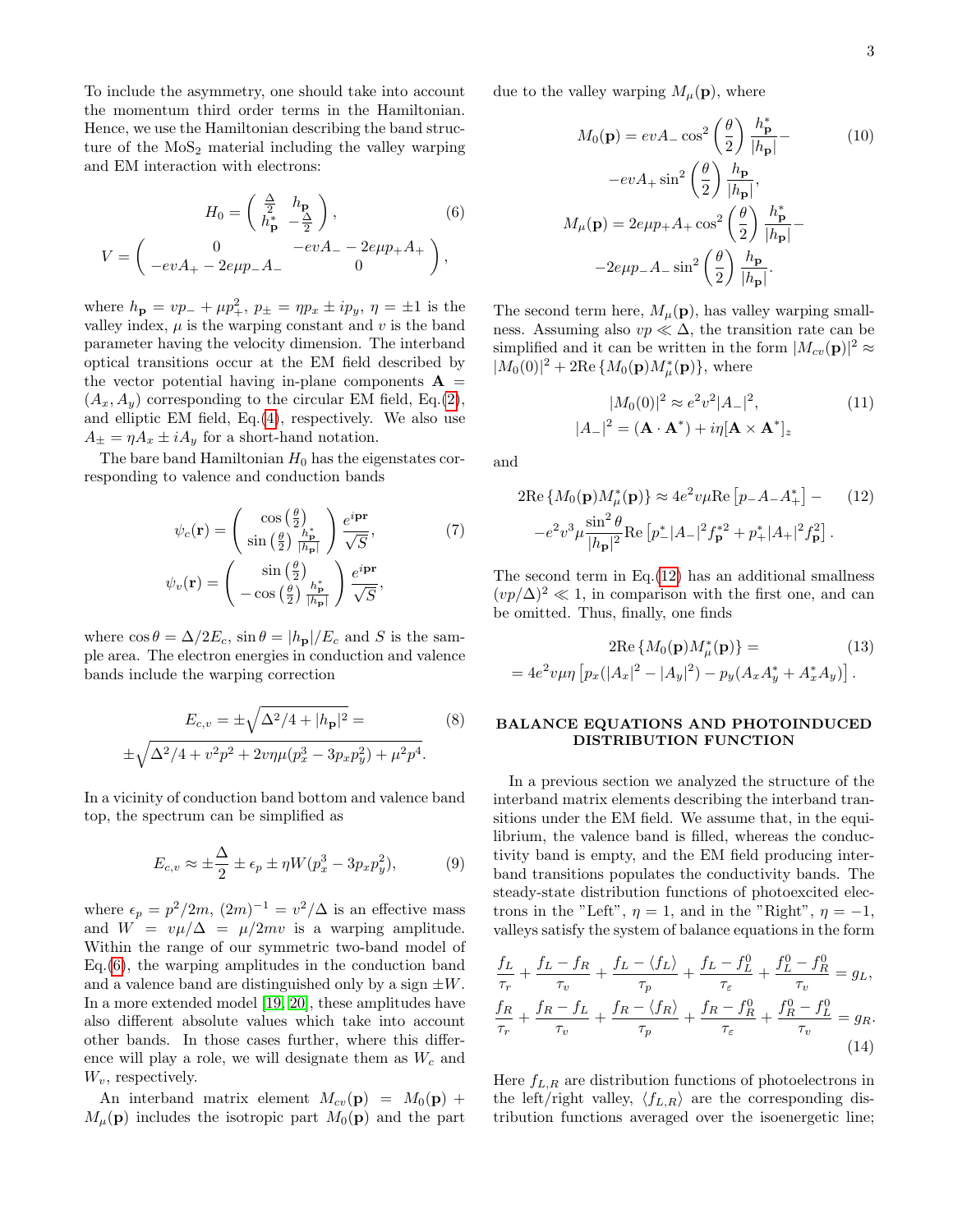$f_{L,R}^0$  describe the quasiequilibrium distribution functions of photoelectrons in a given valley, and  $\tau_r, \tau_p, \tau_v, \tau_\varepsilon$  are the recombination, momentum, intervalley and energy relaxation times, respectively. The generation rates are  $g_{L,R}=2\pi|M_{cv}(\mathbf{p})|_{L,R}^2\delta(E_c-E_v-\hbar\omega)/\hbar.$ 

The general solution of balance equations is cumbersome. Thus, we apply the following relaxation times hierarchy:  $\tau_p \ll \tau_{\varepsilon} \ll \tau_0$  or  $\tau_p \ll \tau_0 \ll \tau_{\varepsilon}$ , where  $\tau_0^{-1} = \tau_r^{-1} + \tau_v^{-1}$ . These inequalities correspond to slow  $\tau_{\varepsilon} \gg \tau_0$  and fast  $\tau_{\varepsilon} \ll \tau_0$  energy relaxation processes in comparison with the interband recombination and intervalley relaxation. The momentum relaxation process, being the fastest processes in the system, results in the fast isotropization of the photoelectron momenta in the direction over the isoenergetic line. Average distributions  $\langle f_{L,R} \rangle$  can be found from Eq.[\(14\)](#page-2-2) after averaging balance equations

$$
\frac{\langle f_L \rangle}{\tau_r} + \frac{\langle f_L \rangle - \langle f_R \rangle}{\tau_v} + \frac{\langle f_L \rangle - f_L^0}{\tau_{\varepsilon}} + \frac{f_L^0 - f_R^0}{\tau_v} = \langle g_L \rangle,
$$
  

$$
\frac{\langle f_R \rangle}{\tau_r} + \frac{\langle f_R \rangle - \langle f_L \rangle}{\tau_v} + \frac{\langle f_R \rangle - f_R^0}{\tau_{\varepsilon}} + \frac{f_R^0 - f_L^0}{\tau_v} = \langle g_R \rangle,
$$
(15)

where the angular brackets mean averaging over the isoenergetic line as

$$
\langle X_{L,R} \rangle = \frac{\sum_{\mathbf{p'}} X_{L,R}(\mathbf{p'}) \delta(E_{c\mathbf{p}} - E_{c\mathbf{p'}})}{\sum_{\mathbf{p'}} \delta(E_{c\mathbf{p}} - E_{c\mathbf{p'}})}.
$$
 (16)

In case of the isotropic spectrum, when the warping correction is neglected in Eq. $(9)$ , Eq. $(16)$  gives the standard averaging over the momentum directions.

Let us now analyse possible solutions of Eq.[\(15\)](#page-3-1) for fast and slow energy relaxation processes.

### Fast intravalley energy relaxation

If energy relaxation processes dominate over the intervalley and recombination ones, the photoelectrons lose their energy, and it leads to the formation of quasiequilibrium distribution functions  $f_{L,R}^0$  in the valleys. Due to inequality  $\tau_{\varepsilon} \ll \tau_0$ , one may leave only the third terms in Eq.[\(15\)](#page-3-1) and, disregarding the warping of energy spectrum, one finds  $\langle f_{L,R} \rangle = f_{L,R}^0$ .

We let functions  $f_{L,R}^0$  have the form of quasiequilibrium Maxwell distributions  $f_{L,R}^0 = C_{L,R} \exp[-\epsilon_p/T]$ . Normalization parameters  $C_{L,R}$  can be found as follows. Integrating over momentum  $\bf{p}$  in Eqs. [\(15\)](#page-3-1) and taking into account that the total photoinduced electron densities in the valleys are given by

$$
n_{L,R} = \int \frac{d\mathbf{p}}{(2\pi\hbar)^2} f_{L,R}^0 = C_{L,R} \frac{m}{2\pi\hbar^2},\tag{17}
$$

one finds the system of equations determining their values

$$
\frac{n_L}{\tau_0} - \frac{n_R}{\tau_v} = \overline{g_L},
$$
  
\n
$$
\frac{n_R}{\tau_0} - \frac{n_L}{\tau_v} = \overline{g_R},
$$
\n(18)

which have the solution

$$
n_L = \frac{\tau_0^2 \tau_v^2}{\tau_v^2 - \tau_0^2} \left( \frac{\overline{g_L}}{\tau_0} + \frac{\overline{g_R}}{\tau_v} \right),
$$
  
\n
$$
n_R = \frac{\tau_0^2 \tau_v^2}{\tau_v^2 - \tau_0^2} \left( \frac{\overline{g_R}}{\tau_0} + \frac{\overline{g_L}}{\tau_v} \right),
$$
\n(19)

with

$$
\overline{g_{L,R}} = \int \frac{d\mathbf{p}}{(2\pi\hbar)^2} g_{L,R}.
$$

Disregarding here the warping corrections to the matrix element and electron band energies, one finds

$$
\overline{g_{L,R}} = \frac{m}{2\hbar^3} |M_0(0)|_{L,R}^2 \theta(\hbar\omega - \Delta).
$$

<span id="page-3-1"></span>Finally, the normalization constants  $C_{L,R}$  may be expressed via photo-induced electron densities  $n_{L,R}$  using the relations of Eq. $(17)$ . Here we assume that the quasiequilibrium functions are of Maxwellian type. This approach can be generalized to the distribution functions of the Fermi-Dirac form with quasiequilibrium Fermi energies.

#### Slow intravalley energy relaxation

<span id="page-3-0"></span>In the opposite limit, when  $\tau_{\varepsilon} \gg \tau_0$ , the stationary distribution is set by the time  $\tau_0$ , and the quasiequlibrium distribution given by  $f_{R,L}^0$  is not formed. Under these conditions, one has  $\tau_{\varepsilon} \to \infty$ ,  $f_{R,L}^0 = 0$ , and the balance equations for averaged functions are reduced to the following system of equations

<span id="page-3-3"></span>
$$
\frac{\langle f_L \rangle}{\tau_0} - \frac{\langle f_R \rangle}{\tau_v} = \langle g_L \rangle,
$$
\n
$$
\frac{\langle f_R \rangle}{\tau_0} - \frac{\langle f_L \rangle}{\tau_v} = \langle g_R \rangle,
$$
\n(20)

which have the solutions

$$
\langle f_L \rangle = \frac{\tau_0^2 \tau_v^2}{\tau_v^2 - \tau_0^2} \left( \frac{\langle g_L \rangle}{\tau_0} + \frac{\langle g_R \rangle}{\tau_v} \right), \qquad (21)
$$

$$
\langle f_R \rangle = \frac{\tau_0^2 \tau_v^2}{\tau_v^2 - \tau_0^2} \left( \frac{\langle g_R \rangle}{\tau_0} + \frac{\langle g_L \rangle}{\tau_v} \right),
$$

where

$$
\langle g_{L,R} \rangle = \frac{2\pi}{\hbar} |M_0(0)|_{L,R}^2 \langle \delta(E_c - E_v - \hbar \omega) \rangle.
$$
 (22)

<span id="page-3-2"></span>Thus, in contrast to the fast energy relaxation limit, the functions of Eqs.[\(21\)](#page-3-3) correspond to a very narrow photoelectron energy distribution.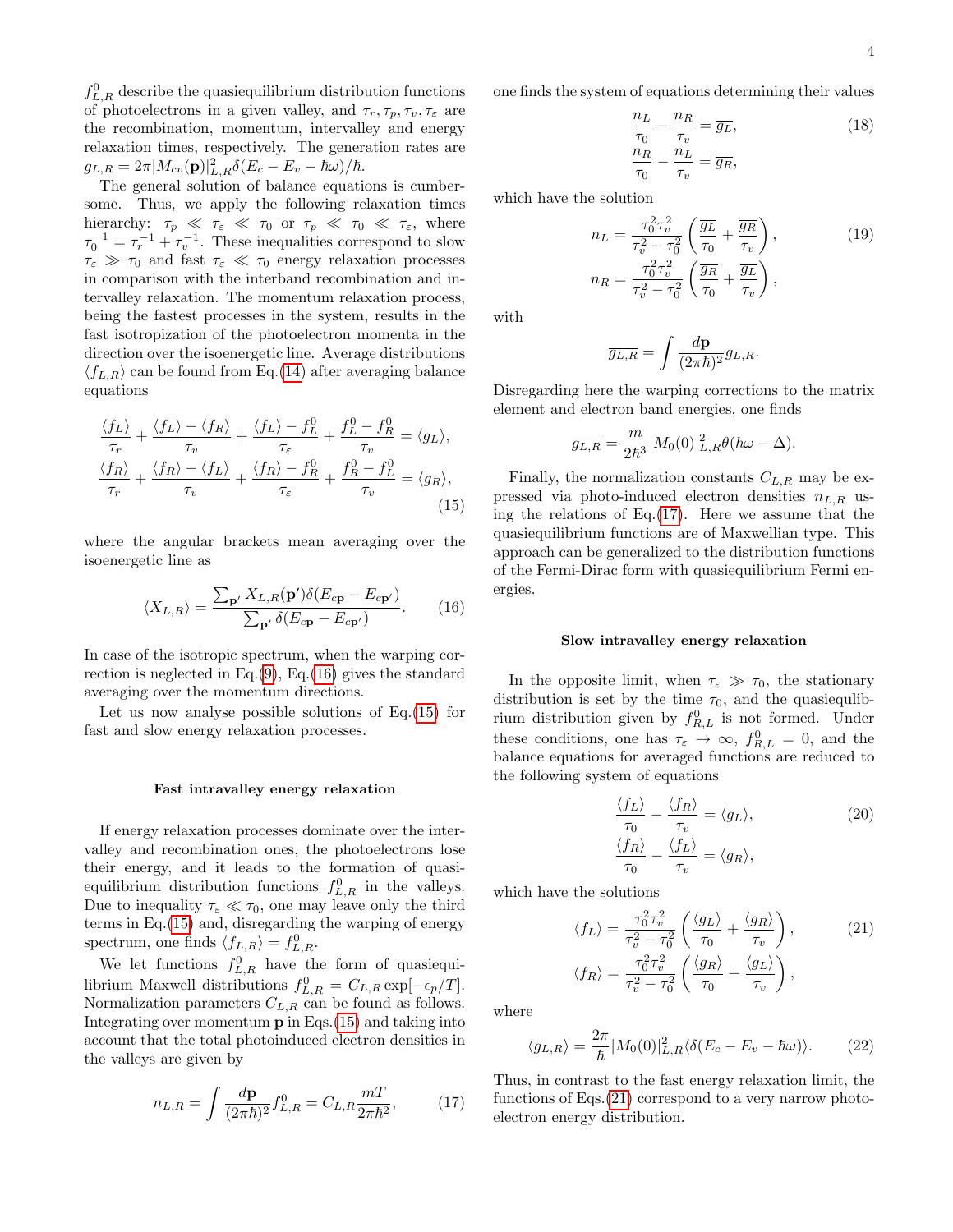## PHOTOINDUCED CURRENT DENSITY

The photoinduced current density, due to interband transitions in a given  $η$ -valley, reads

$$
\mathbf{j}^{(\eta)} = \frac{2\pi e}{\hbar} \int \frac{d\mathbf{p}}{(2\pi\hbar)^2} [\tau_{\mathbf{p}}^c \mathbf{v}_{\mathbf{p}}^c - \tau_{\mathbf{p}}^v \mathbf{v}_{\mathbf{p}}^v] \times
$$
  
 
$$
\times |M_{cv}(\mathbf{p})|^2_{\eta} [f_{\eta}^v(\mathbf{p}) - f_{\eta}^c(\mathbf{p})] \delta(E_c - E_v - \hbar \omega),
$$
 (23)

where  $f_{\eta}^{c,v}(\mathbf{p})$  are the distribution functions of photocarriers in the corresponding band and valley,  $\tau_{\mathbf{p}}, \mathbf{v}_{\mathbf{p}}$  are momentum relaxation time and particle velocity in the corresponding bands. Taking into account that, for symmetric two-band model  $\mathbf{v}_c(\mathbf{p}) = -\mathbf{v}_v(\mathbf{p}) \equiv \mathbf{v} = \mathbf{p}/m$ , one finds

$$
j_{\alpha}^{(\eta)} = \frac{4\pi e\tau}{\hbar} \int \frac{v_{\alpha}d\mathbf{p}}{(2\pi\hbar)^2} |M_{cv}(\mathbf{p})|^2_{\eta} \times
$$
  
 
$$
\times [f_{\eta}^v(\mathbf{p}) - f_{\eta}^c(\mathbf{p})] \delta(2\epsilon_p - \hbar\omega + \Delta),
$$
 (24)

where we approximate the momentum relaxation times by a constant value  $\tau_{\mathbf{p}}^c = \tau_{\mathbf{p}}^v = \tau$ .

We consider the model where the valence band is filled, whereas the conductivity band is empty, and it corresponds to the undoped monolayer in the equilibrium. Due to the charge conservation under interband transitions, the nonequilibrium functions are  $f_{L,R}^c = \langle f_{L,R} \rangle$ and  $f_{L,R}^v = 1 - \langle f_{L,R} \rangle$ , where  $\langle f_{L,R} \rangle$  are given by either  $\langle f_{L,R} \rangle = f_{L,R}^0$  for the fast intravalley energy relaxation regime, or Eq.[\(21\)](#page-3-3) in the case of slow energy relaxation.

#### Current density in a fast energy relaxation regime

The distribution function of photoelectrons in the fast energy relaxation regime,  $\tau_{\varepsilon} \ll \tau_0$ , is given by the expression

$$
\langle f_{L,R} \rangle \equiv f_{L,R}^0 = \frac{\tau_0^2 \tau_v^2}{\tau_v^2 - \tau_0^2} \left( \frac{|M_0(0)|_{L,R}^2}{\tau_0} + \frac{|M_0(0)|_{R,L}^2}{\tau_v} \right) \times \frac{\pi}{T\hbar} e^{-\epsilon_p/T} \theta(\hbar\omega - \Delta)
$$
(25)

This distribution function depends on the photoelectron energy,  $\epsilon_p$ , and does not depend on the direction of electron momentum p. It means the finite current density occurs due to the anisotropic corrections to the interband matrix element entering Eq. $(24)$  and is given by Eq. $(13)$ .

Direct analysis shows that the net current density,  $\mathbf{j} =$  $\mathbf{j}_L+\mathbf{j}_R$  satisfies the phenomenological expressions, Eq.[\(1\)](#page-1-0), with the parameter  $\chi$  having the form

$$
\chi^{fast} = -e\pi \left(\frac{2ev}{\hbar}\right)^4 \frac{\tau \tau_r \tau_v}{2\tau_r + \tau_v} \times \qquad (26)
$$

$$
\times \frac{m\mu}{v} \frac{\hbar \omega - \Delta}{2T} e^{-\frac{\hbar \omega - \Delta}{2T}} \theta[\hbar \omega - \Delta].
$$

#### Current density in a slow energy relaxation regime

The distribution function of photoelectrons in a slow energy relaxation regime,  $\tau_{\varepsilon} \gg \tau_0$ , is given by the expression

<span id="page-4-1"></span>
$$
\langle f_{L,R} \rangle = \frac{\tau_0^2 \tau_v^2}{\tau_v^2 - \tau_0^2} \left( \frac{|M_0(0)|_{L,R}^2}{\tau_0} + \frac{|M_0(0)|_{R,L}^2}{\tau_v} \right) \times \frac{2\pi}{\hbar} \langle \delta(E_c - E_v - \hbar \omega) \rangle \tag{27}
$$

<span id="page-4-0"></span>If one neglects the warping correction to the electron spectrum here, one finds  $\langle \delta(E_c - E_v - \hbar \omega) \rangle = \delta(2\epsilon_p - \epsilon)$  $\hbar\omega + \Delta$ ). At a monochromatic excitation in the absence of spectrum warping, the distribution function of Eq.[\(27\)](#page-4-1) correction caused by the circular-polarized light is proportional to  $\delta(2\epsilon_p - \hbar\omega + \Delta)$  corresponding to a very narrow photoelectron energy distribution. When one calculates the current density in Eq.[\(24\)](#page-4-0), this delta-function is multiplied by the same delta-function. That leads to  $\delta^2(2\epsilon_p - \hbar\omega + \Delta)$  in the current density expression. Such contribution needs to be regularized by some widening mechanism. One of such mechanisms is the energy uncertainty caused by the relaxation itself.

On the other hand, the energy spectrum warping results in the spread of the photoexcited carriers energy and, simultaneously, the elastic scattering smears the carriers at the isoenergetic line. Generally speaking, since isoenergetic line for electrons does not coincide with that for holes, the elastic scattering would smear the carriers energy. This leads to the liquidation of delta-squared resonance and the finite result even if the quantum widening is taken into account.

Mathematically, it is expressed as follows. Depending on the relation between the warping correction given by  $W p_0^3$ , where  $p_0 = \sqrt{m(\hbar \omega - \Delta)}$  and the momentum relaxation time  $\tau$ , we distinguish two limiting cases as  $W p_0^3 \tau \ll 1$  and  $W p_0^3 \tau \gg 1$ .

In the first case, it is possible to disregard the warping corrections to the electron valley energy spectrum and use the regularization  $\delta^2(2\epsilon_p - \hbar\omega + \Delta) = \frac{\tau}{2\hbar}\delta(2\epsilon_p \hbar\omega + \Delta$ ). A direct computation of the integrals in Eq.[\(24\)](#page-4-0), gives the following expressions for parameter  $\chi$ at  $Wp_0^3 \tau \ll 1$ 

<span id="page-4-3"></span>
$$
\chi_{\tau}^{slow} = -e\pi \left(\frac{2ev}{\hbar}\right)^{4} \frac{\tau \tau_{r} \tau_{v}}{2\tau_{r} + \tau_{v}} \times \qquad (28)
$$

$$
\times \frac{m\mu}{v} \frac{(\hbar \omega - \Delta)\tau}{2\hbar} \theta[\hbar \omega - \Delta],
$$

<span id="page-4-2"></span>In the second case,  $W p_0^3 \tau \gg 1$ , we use the current expression Eq.[\(24\)](#page-4-0) where the warping is absent, but the averaging in Eq. $(27)$  should be done as that in Eq. $(16)$ accounting for the warping terms in energies  $E_c$  and  $E_v$ .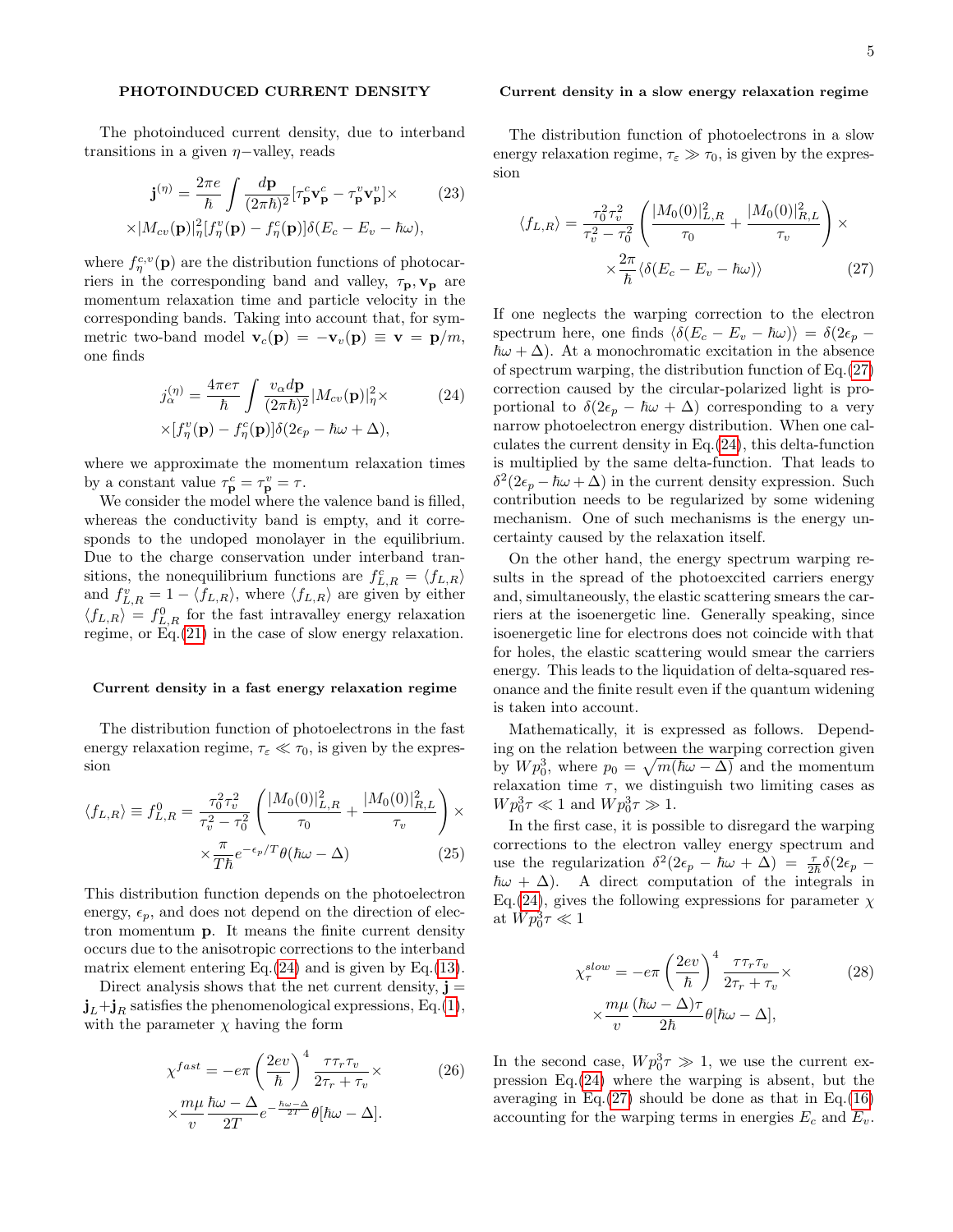Cumbersome but straightforward calculations yield

$$
\chi_W^{slow} = -e\pi \left(\frac{2ev}{\hbar}\right)^4 \frac{\tau \tau_r \tau_v}{2\tau_r + \tau_v} \times \qquad (29)
$$

$$
\times \frac{2\mu\theta[\hbar\omega - \Delta]}{v|W_c - W_v|\sqrt{\pi^2 m(\hbar\omega - \Delta)}}.
$$

### Current density in a double-chromatic excitation regime

In the previous sections we analyzed the nPGE appearing under the action of monochromatic illumination. There is another possibility for the appearance of the nPGE current in the sample if the latter is illumianted by two EM waves having distinguished frequencies. Let one of these EM waves have the linear polarization with frequency  $\omega_1$ , and the other is circularly-polarized with frequency  $\omega_2$ . The nPGE current density is produced if the difference of EM field frequencies is less than that of momentum relaxation time,  $1/\tau$ . Otherwise, the square of the delta functions should be replaced by their product. If so, instead of delta-functions, one can use some of their representation, say, the Lorentzians. The integration of two Lorentzians yields

$$
j \propto \delta(\omega_1 - \omega_2) \Rightarrow \frac{1}{1 + (\omega_1 - \omega_2)^2 \tau^2}
$$
 (30)

This expression shows that the photocurrent has a resonant character at  $\omega_1 \rightarrow \omega_2$ .

#### DISCUSSION

Now compare the current densities found in different regimes. The comparison of expressions Eq.[\(26\)](#page-4-2) and Eq.[\(28\)](#page-4-3) yields

$$
\frac{\chi^{fast}}{\chi^{slow}_{\tau}} = \frac{\hbar}{T\tau} e^{-\frac{\hbar\omega - \Delta}{2T}},\tag{31}
$$

from which we conclude that the nPGE effect has a more pronounced value in case of a slow intravalley energy relaxation process,  $\chi^{slow} \gg \chi^{fast}$ , because  $T\tau/\hbar \gg 1$ . Equality  $T\tau/\hbar \gg 1$  reflects the fact of weak electronimpurity scattering processes for a non-degenerate electron gas.

At the same time, the comparison of Eq.[\(28\)](#page-4-3) and Eq.[\(29\)](#page-5-3) shows that the first expression is suppressed at the threshold absorption,  $\hbar\omega \rightarrow \Delta$ , whereas the latter expression, Eq.[\(29\)](#page-5-3), demonstrates a sufficient increase,  $j \propto (\hbar \omega - \Delta)^{-1/2}$ , of the nPGE current density at the threshold.

# **CONCLUSION**

<span id="page-5-3"></span>We have developed the theoretical description of the novel nonlinear PGE effect in two-dimensional nongyrotropic systems under the external uniform field affecting mobile charge carriers. It is shown that the nonlinear PGE effect occurs due to the forth-order response, with respect to the EM field amplitude. We demonstrate that the nPGE current may appear under the ellipticallypolarized vertical or a circularly-polarized oblique incidence of external EM field. We have found the photoinduced electron distribution functions and estimated the current density values for the nonlinear PGE effect. It has been shown that the sensitivity of nonlinear PGE to the speed of the energy relaxation processes in photoexcited systems, in comparison with the recombination and intervalley scattering processes decreasing the material valley polarization. Our results show that the nonlinear PGE dominates in the case of slow energy relaxation processes, as compared with recombination ones.

Note that the valley current under the interband illumination of linear-polarized light occurs in the Born approximation, without accounting for the electron-hole interaction. This is opposite to the case of transitions in the semiconductor with central valleys, where the time reversibility leads to the equality of the transition probabilities in the states with momenta **p** and  $-p$ , thus, yielding the spacial reflection. In the present case, the states near the valley center are not connected by the time reversibility. That is why we did not need taking into account the electron-hole interaction. Note also that the latter can affect the transition rate, but its influence is weak if the Coulomb energy is less than the excitation energy.

#### ACKNOWLEDGEMENT

This paper was financially supported by the Russian Science Foundation (Project No. 17-12-01039).

- <span id="page-5-0"></span>[1] B. I. Sturman and V. M. Fridkin, The Photovoltaic and Photorefractive Effects in Non-CentrosymmetricMaterials (Gordon and Breach, New York, 1992).
- [2] E. L. Ivchenko, Optical Spectroscopy of Semiconductor Nanostructures (Alpha Science Int., Harrow, England, 2005).
- <span id="page-5-1"></span>[3] V. I. Belinicher, B. I. Sturman, The photogalvanic effect in media lacking a center of symmetry, Sov. Phys. Usp. 23 199–223 (1980).
- <span id="page-5-2"></span>[4] M.M. Glazov and S.D. Ganichev, High frequency electric field induced nonlinear effects in graphene, Physics Reports 535, 101 (2014).